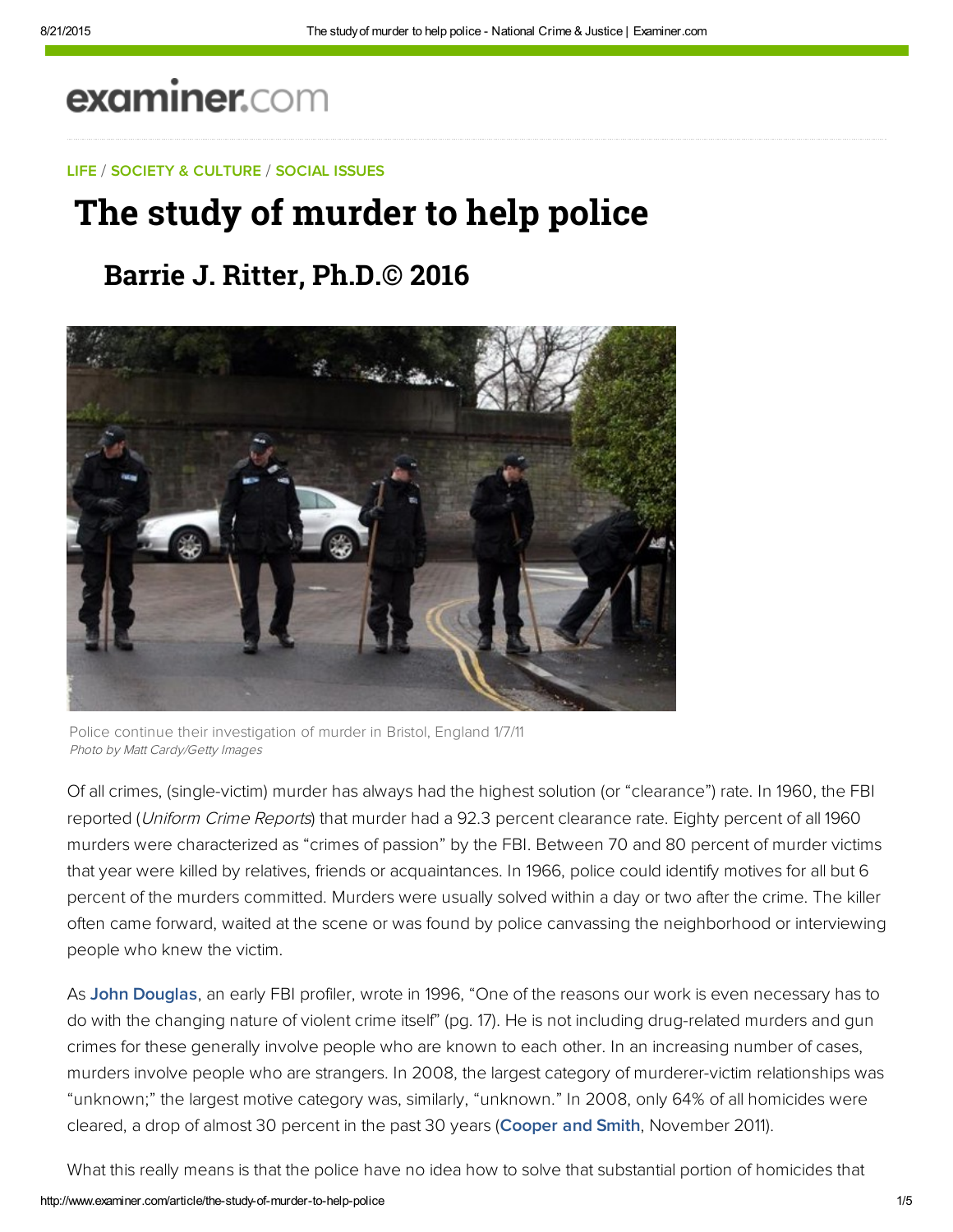#### 8/21/2015 The study of murder to help police National Crime & Justice | Examiner.com

have changed. In 1995 **Robert Keppel**, a former Seattle detective whose investigations include both the Bundy and "Green River Killer" murders, admitted that "no one has ever studied, empirically and objectively, the methods by which police investigators catch killers" (1995, p. 372). And, as reported in a **previous article**, Petee and Jarvis, the latter an FBI profiler, similarly admitted that no one has researched "what kind of patterns exist in regard to serial offending" and whether "knowledge of these patterns can be used to aid law enforcement in their investigation of serial crime" (2000, p. 215). Yet [the last article](www.ritterhomicideresearch.com/articles/The-dynamics-of-sequential-progression-in-serial-murders.pdf) demonstrates that serial murder patterns can be (and have been) studied.

The present research (Ritter, 1988) further demonstrates that (1) MOs are complex and varied, as well as changing and (2) there is no "typical" serial murder pattern across cases. Among the conclusions reported in the Ritter study are the following: Serial killers' backgrounds are not related in any specific ways to the manner in which their crimes are committed. This conclusion conflicts with a basic premise of profiling, that crime scenes will reflect the type of background of the perpetrator. This premise, in turn, rests on the idea that the crimes are like symptoms of a psychopathology. To the contrary, for as Ritter reported, multiple murder is a chosen career and not a sign of mental illness. Most researchers, including those at the FBI, now regard the vast majority of serial or multiple murderers as sane. To repeat a point made previously, psychopathy (sociopathy or antisocial personality) is not a psychosis. It is a personality disorder or type and one of its features is the absence of indications of neurosis or psychosis.

It should be noted that some time in the 1990s, FBI profilers became aware that MOs do change. Perhaps in order to maintain an area of esoteric expertise, Douglas (with Olshaker, 1996; 1997) and Keppel (with Birnes, 1997) along with a few other former agents and detectives, began to add on to MOs the idea of "calling cards" or "signatures." Citing absolutely no research as his basis, Douglas sets forth the following distinction as if it were law:

> Modus Operandi – MO – is learned behavior. It's what the perpetrator does to commit the crime. It is dynamic – that is, it can change. Signature, a term I coined to distinguish it from MO, is what the perpetrator has to do to fulfill himself. It is static; it does not change (Douglas & Olshaker, 1996, p.252, italics in the original).

In fact, Douglas offered this view as testimony in a death penalty case. Signature analysis has been the basis for convictions in several serial murder and death penalty cases. In some cases where there is insufficient evidence to convict on any murder, prosecutors seek signature analysis to tie all the murders to a single offender. In these cases, an idea – without any research cited as its basis – is used to tie murders to individuals in lieu of any other type of evidence – circumstantial, direct/physical, eyewitness accounts or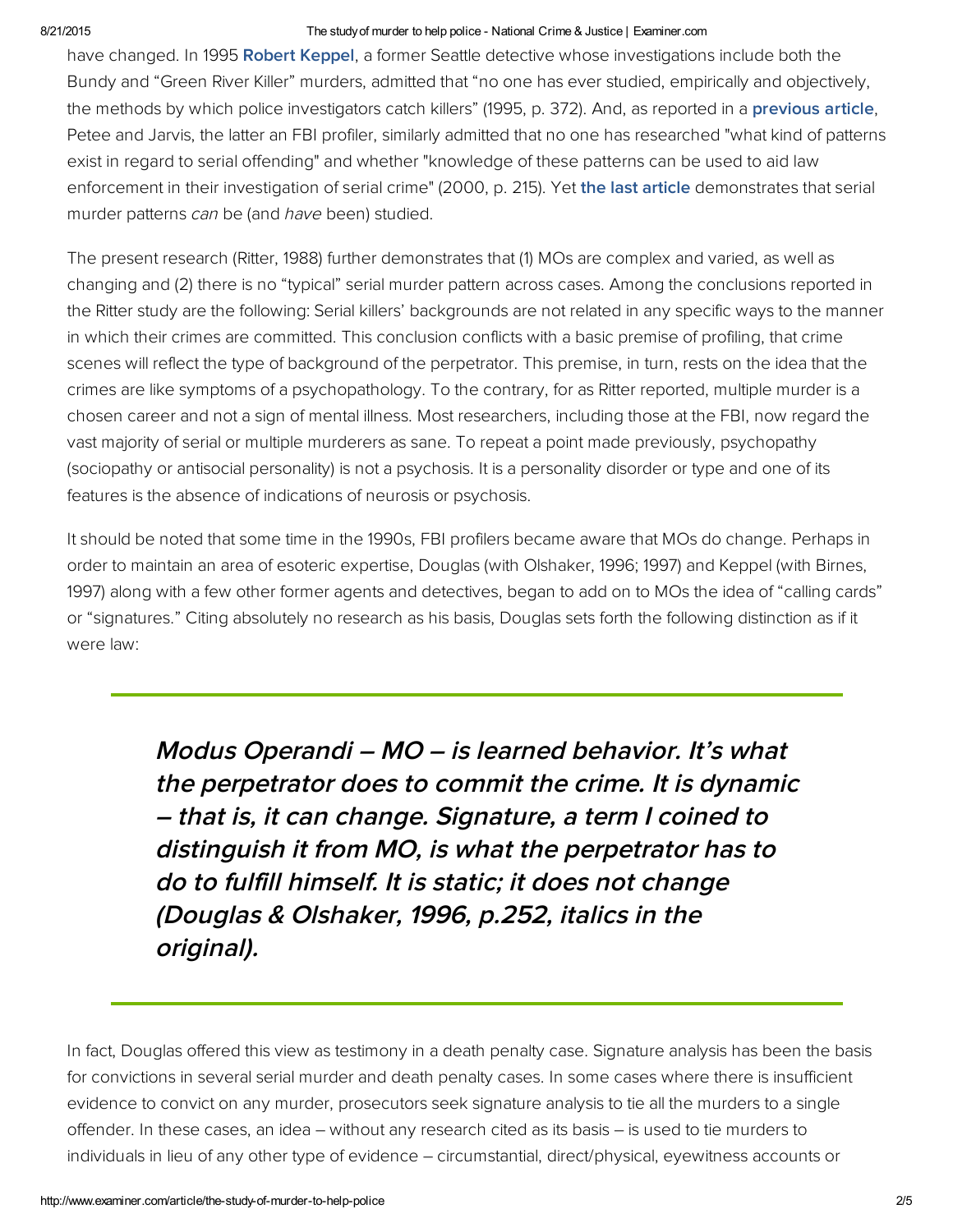confessions.

Evidence pertaining to calling cards was presented in research this author submitted in 1979 to the Unsolicited Research Program of the Department of Justice for a grant proposal entitled, "Perspectives and procedures for serial murders." That proposal and the supporting material attached recommended the use of an expanded MO analysis which includes indications of calling cards. The term refers to similarities among cases that police can use in determining the possibility of a series linkage. The calling card is hardly an offender's psychic core; it may be nothing more symbolic than a common burial on hillsides or the atypical use of an uncommon weapon (as with [David Berkowitz's](http://bit.ly/S4nQHX) repeated use of a .44 caliber gun held in an unusual "Wild West" fashion). The important point is that this idea was intended for use during an investigation; it was never intended for use in a trial.

### SUGGESTED LINKS

- [Serial killers' methods of operation, Part 18](http://www.ritterhomicideresearch.com/articles/Part-18.pdf)
- [The serial killers' crimes: Assumptions about Modus Operandi \(Part 17\)](http://www.ritterhomicideresearch.com/articles/Part-17.pdf)
- [The serial killers' crimes: How they obtain their victims, continued \(Part 16\)](http://www.ritterhomicideresearch.com/articles/Part-16.pdf)
- [The serial killers' crimes: How they obtain their victims \(Part 15\)](http://www.ritterhomicideresearch.com/articles/Part-15.pdf)
- [The crimes of serial killers: Are there victim-types? \(Part 14\)](http://www.ritterhomicideresearch.com/articles/Part-14.pdf)